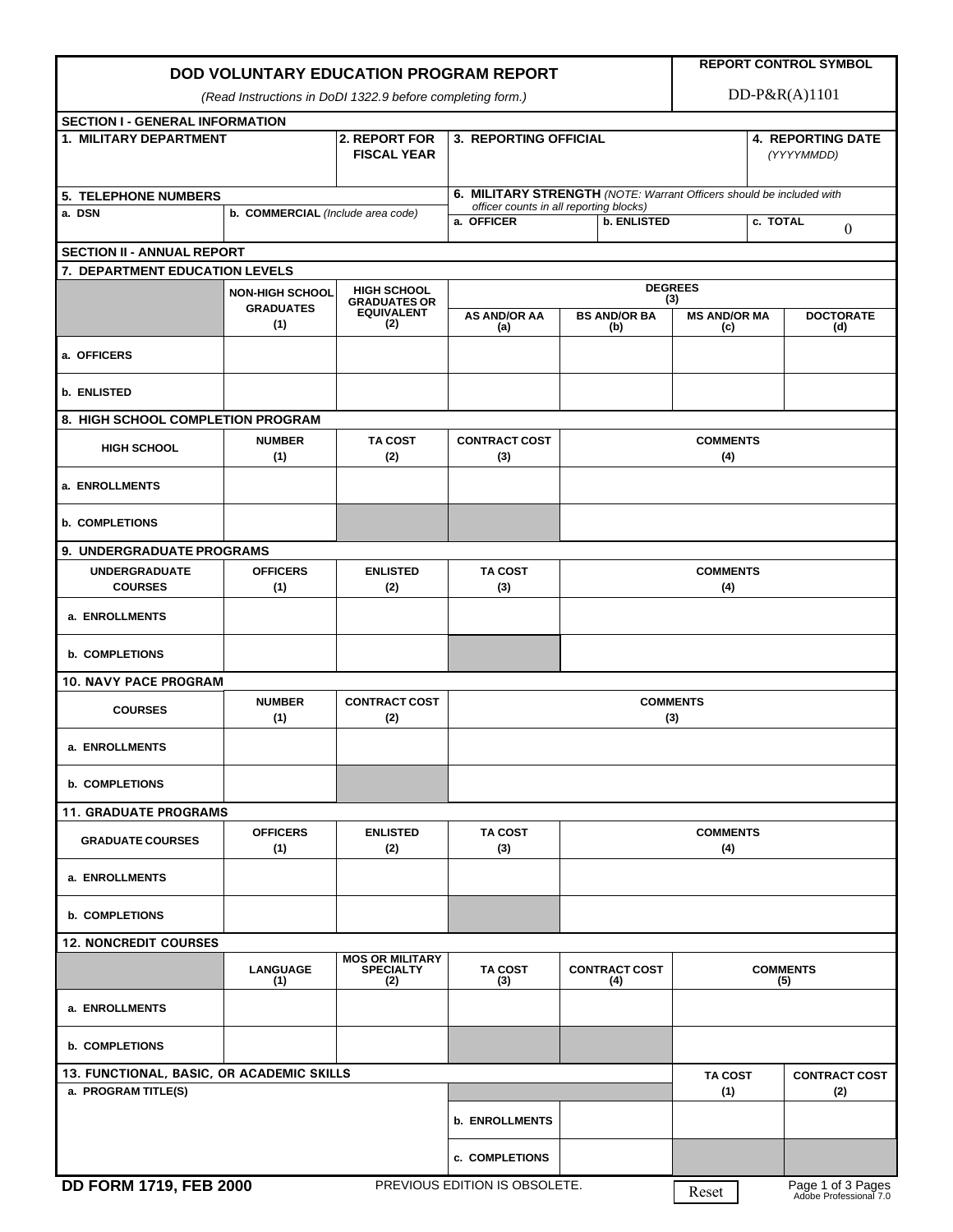| <b>14. DEGREES COMPLETED THIS FISCAL YEAR</b>                                                                                                                                                                                        |                                                                           |                                                 |                                                                  |                            |                                             |                                           |  |  |
|--------------------------------------------------------------------------------------------------------------------------------------------------------------------------------------------------------------------------------------|---------------------------------------------------------------------------|-------------------------------------------------|------------------------------------------------------------------|----------------------------|---------------------------------------------|-------------------------------------------|--|--|
|                                                                                                                                                                                                                                      |                                                                           | <b>HIGH SCHOOL</b><br><b>DIPLOMA/GED</b><br>(1) | <b>AS AND/OR AA</b><br>(2)                                       | <b>BS AND/OR BA</b><br>(3) | <b>MS AND/OR MA</b><br>(4)                  | <b>DOCTORATE</b><br>(5)                   |  |  |
| a. OFFICERS                                                                                                                                                                                                                          |                                                                           |                                                 |                                                                  |                            |                                             |                                           |  |  |
| <b>b. ENLISTED</b>                                                                                                                                                                                                                   |                                                                           |                                                 |                                                                  |                            |                                             |                                           |  |  |
| $\theta$<br>c. TOTALS                                                                                                                                                                                                                |                                                                           | $\theta$                                        | $\theta$                                                         | $\theta$                   | $\Omega$                                    |                                           |  |  |
| <b>15. NUMBER OF</b><br><b>PERSONNEL</b><br><b>PARTICIPATING IN</b>                                                                                                                                                                  | <b>16. SOCAD AND SOCNAV</b><br><b>PROGRAMS</b>                            |                                                 | <b>SOCAD</b><br>(1)                                              | <b>BDFS</b><br>(2)         | SOCNAV-2<br>(3)                             | SOCNAV-4<br>(4)                           |  |  |
| <b>POSTSECONDARY</b><br><b>PROGRAMS THIS FY</b>                                                                                                                                                                                      | a. NUMBER OF NEW AGREEMENTS                                               |                                                 |                                                                  |                            |                                             |                                           |  |  |
|                                                                                                                                                                                                                                      | <b>THIS FY</b><br><b>b. NUMBER OF DEGREES COMPLETED</b><br><b>THIS FY</b> |                                                 |                                                                  |                            |                                             |                                           |  |  |
|                                                                                                                                                                                                                                      | <b>c. TOTAL NUMBER OF AGREEMENTS</b><br><b>TO DATE</b>                    |                                                 | $\boldsymbol{0}$<br>$\boldsymbol{0}$                             |                            | $\theta$                                    | $\mathbf{0}$                              |  |  |
| 17. COSTS IN<br><b>APPROPRIATED</b><br><b>FUNDS</b>                                                                                                                                                                                  | <b>TOTAL</b><br><b>ACTUAL NUMBER</b><br>(1)                               | <b>TOTAL</b><br><b>ACTUAL COST</b><br>(2)       |                                                                  |                            | <b>TOTAL</b><br><b>ACTUAL NUMBER</b><br>(1) | <b>TOTAL</b><br><b>ACTUAL COST</b><br>(2) |  |  |
| a. EDUCATION SERVICES<br><b>OFFICERS</b>                                                                                                                                                                                             |                                                                           |                                                 | g. CIVILIAN EDUCATIONAL<br><b>TECHNICIANS</b>                    |                            |                                             |                                           |  |  |
| <b>b. NAVY CAMPUS AREA</b><br><b>MANAGERS</b>                                                                                                                                                                                        |                                                                           |                                                 | h. MILITARY EDUCATIONAL<br><b>SPECIALISTS AND/OR TECHNICIANS</b> |                            |                                             |                                           |  |  |
| c. NAVY CAMPUS EDUCA-<br><b>TIONAL SPECIALISTS</b>                                                                                                                                                                                   |                                                                           |                                                 |                                                                  |                            | <b>WORKYEARS</b><br>(1)                     | <b>COSTS</b><br>(2)                       |  |  |
| d. COUNSELORS                                                                                                                                                                                                                        |                                                                           |                                                 |                                                                  | i. CONTRACT SERVICES       |                                             |                                           |  |  |
| e. HQS PERSONNEL                                                                                                                                                                                                                     |                                                                           |                                                 | (b) LEARNING CENTER                                              | (a) EDUCATION CENTER       |                                             |                                           |  |  |
| f. ADMIN PERSONNEL                                                                                                                                                                                                                   |                                                                           |                                                 | <b>i. SUPPLIES AND/OR EQUIPMENT</b>                              |                            |                                             |                                           |  |  |
| <b>k. REMARKS CONCERNING FUNDS</b>                                                                                                                                                                                                   |                                                                           |                                                 |                                                                  |                            |                                             |                                           |  |  |
| 18. COMMUNITY COLLEGE OF THE AIR FORCE (To be completed by the Air Force)<br>a. NEW ENROLLMENTS THIS   b. DEGREES AWARDED THIS   c. TOTAL ENROLLMENTS<br>d. TOTAL DEGREES AWARDED<br>e. BUDGET FOR THIS FY<br><b>FY</b><br><b>FY</b> |                                                                           |                                                 |                                                                  |                            |                                             |                                           |  |  |
| 19. DEFENSE ACTIVITY FOR NON-TRADITIONAL EDUCATION SUPPORT (To be completed by DANTES)                                                                                                                                               |                                                                           |                                                 |                                                                  |                            |                                             |                                           |  |  |
| a. FULLY FUNDED TESTING PROGRAM<br>(Active Duty Personnel)                                                                                                                                                                           |                                                                           | <b>ARMY</b><br>(a)                              | <b>NAVY</b><br>(b)                                               | <b>MARINES</b><br>(c)      | <b>AIR FORCE</b><br>(d)                     | <b>DOD TOTALS</b><br>(e)                  |  |  |
| (1) CLEP GENERAL                                                                                                                                                                                                                     |                                                                           |                                                 |                                                                  |                            |                                             | $\boldsymbol{0}$                          |  |  |
| (2) CLEP SUBJECT                                                                                                                                                                                                                     |                                                                           |                                                 |                                                                  |                            |                                             | $\boldsymbol{0}$                          |  |  |
| (3) DSST'S                                                                                                                                                                                                                           |                                                                           |                                                 |                                                                  |                            |                                             | $\boldsymbol{0}$                          |  |  |
| (4) ACT/PROFICIENCY EXAM PROGRAM                                                                                                                                                                                                     |                                                                           |                                                 |                                                                  |                            |                                             | $\boldsymbol{0}$                          |  |  |
| $(5)$ SAT                                                                                                                                                                                                                            |                                                                           |                                                 |                                                                  |                            |                                             | $\boldsymbol{0}$                          |  |  |
| (6) ACT                                                                                                                                                                                                                              |                                                                           |                                                 |                                                                  |                            |                                             | $\boldsymbol{0}$                          |  |  |
| (7) GRE                                                                                                                                                                                                                              |                                                                           |                                                 |                                                                  |                            |                                             | $\boldsymbol{0}$                          |  |  |
| (8) GMAT                                                                                                                                                                                                                             |                                                                           |                                                 |                                                                  |                            |                                             | $\boldsymbol{0}$                          |  |  |
| (9) NTE                                                                                                                                                                                                                              |                                                                           |                                                 |                                                                  |                            |                                             | $\boldsymbol{0}$                          |  |  |
| (10) GED                                                                                                                                                                                                                             |                                                                           |                                                 |                                                                  |                            |                                             | $\boldsymbol{0}$                          |  |  |
| (11) GUIDANCE TEST                                                                                                                                                                                                                   |                                                                           |                                                 |                                                                  |                            |                                             | $\boldsymbol{0}$                          |  |  |
| <b>DD FORM 1719, FEB 2000</b>                                                                                                                                                                                                        |                                                                           |                                                 |                                                                  |                            | Reet                                        | Page 2 of 3 Pages                         |  |  |